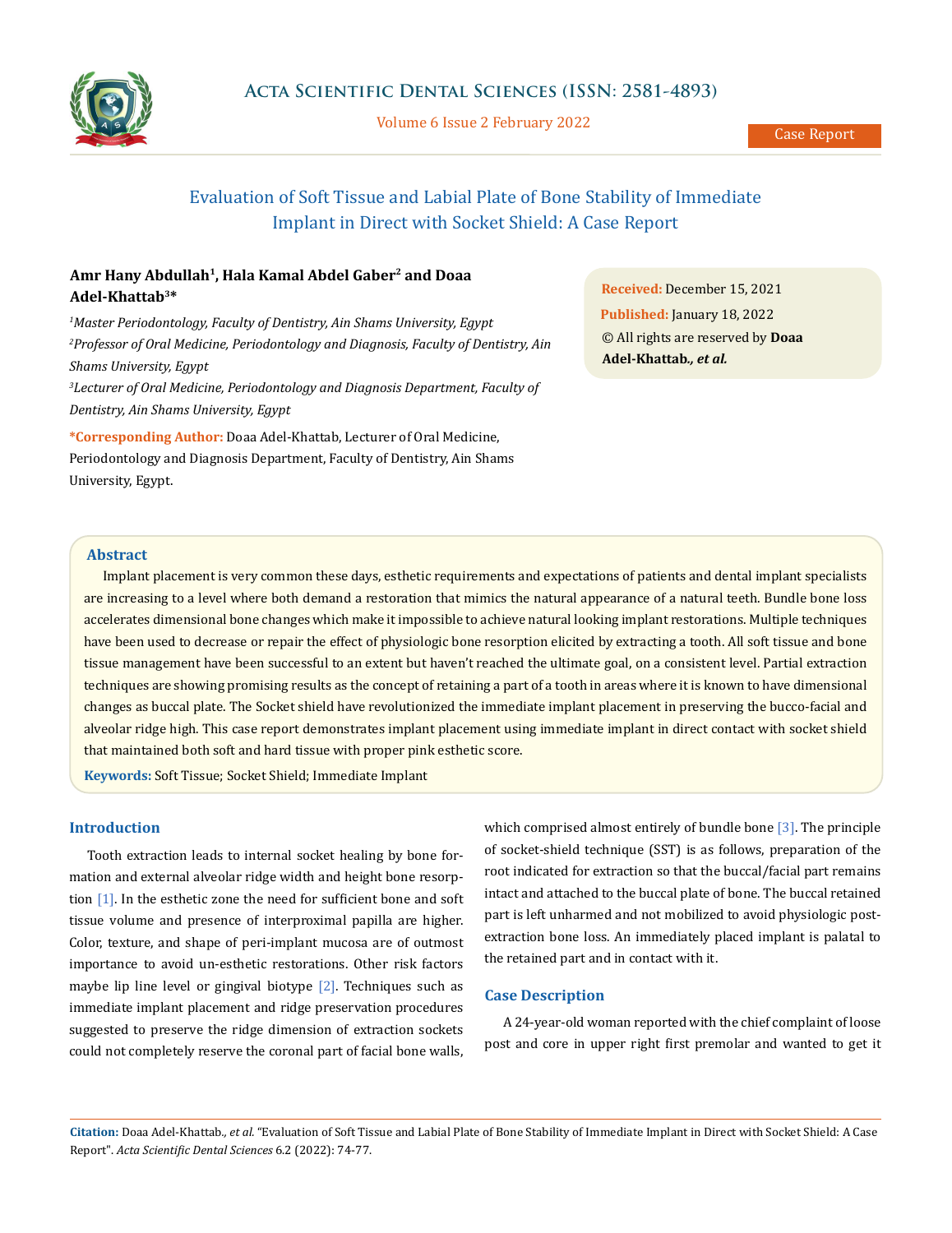replaced. Extraction of the root using Socket Shield technique and rehabilitation, by placing implants in the region was planned. No relevant medical history was found (Figure 1 a). First step was to split the root into buccal and palatal parts using long shanked fissure burs, the split it done so that palatal and apex of the root are extracted leaving only the coronal buccal part of the root. Osteotomy is performed and implant placed with stability of 42 newton/ cm and implant stability quotient (ISQ) of 65. Implant was nonfunctionally loaded using a custom-made chair side temporary restoration mimicking soft tissue profile of extracted canine showing clinical steps (Figures 1,2).



**Figure 1:** a: Preoperative clinical view, b: Tooth splitting, c: Palatal part extraction, d: Socket shield prepared, e: Osteotomy preparation.



**Figure 2:** a: Implant placed, b: Implant stability Measurement (ISQ), c: Temporary restoration screwed in.

After 3 months of complete osseointegration, open tray impressions were made, followed by resin trial and metal try in, and the final prosthesis was delivered (Figure 3).



**Figure 3:** a: Abutment try in, b: Final screw retained porcelain fused to metal crown occlusal adjustment, C: Frontal view, d: Cone beam CT 6 months postoperative.

## **Results**

The case was properly restored, the width of keratinized gingiva increased from 5.6 mm preoperatively to 5.7 and 6 mm 3 and 6 months postoperative respectively. the thickness of the gingiva increased from 0.7 mm preoperatively to 0.8 mm 3 and 6 months postoperative respectively the clinical bone width slightly decreased increased from 7.5 mm preoperatively to 7.4, 7.3 mm 3 and 6 months postoperative respectively. The radiographic crestal bone loss was 0.1 mm 6 months postoperative. The ostell measurement increased from 64 preoperatively to 72 at 6 months postoperatively. Pink esthetic score was maintained 14 at all the intervals (Table 1).

|                                            | <b>Preoperative</b> | 3 months<br>postoperative | 6 months<br>postoperative |
|--------------------------------------------|---------------------|---------------------------|---------------------------|
| Width of<br>keratinized<br>gingiya         | 5.6 mm              | $5.7 \text{ mm}$          | 6 mm                      |
| Thickness of<br>the<br>attached<br>gingiva | $0.7 \text{ mm}$    | $0.8 \text{ mm}$          | $0.8 \text{ mm}$          |
| Bone width                                 | 7.5 mm              | 7.4 mm                    | $7.3 \text{ mm}$          |

**Citation:** Doaa Adel-Khattab*., et al.* "Evaluation of Soft Tissue and Labial Plate of Bone Stability of Immediate Implant in Direct with Socket Shield: A Case Report". *Acta Scientific Dental Sciences* 6.2 (2022): 74-77.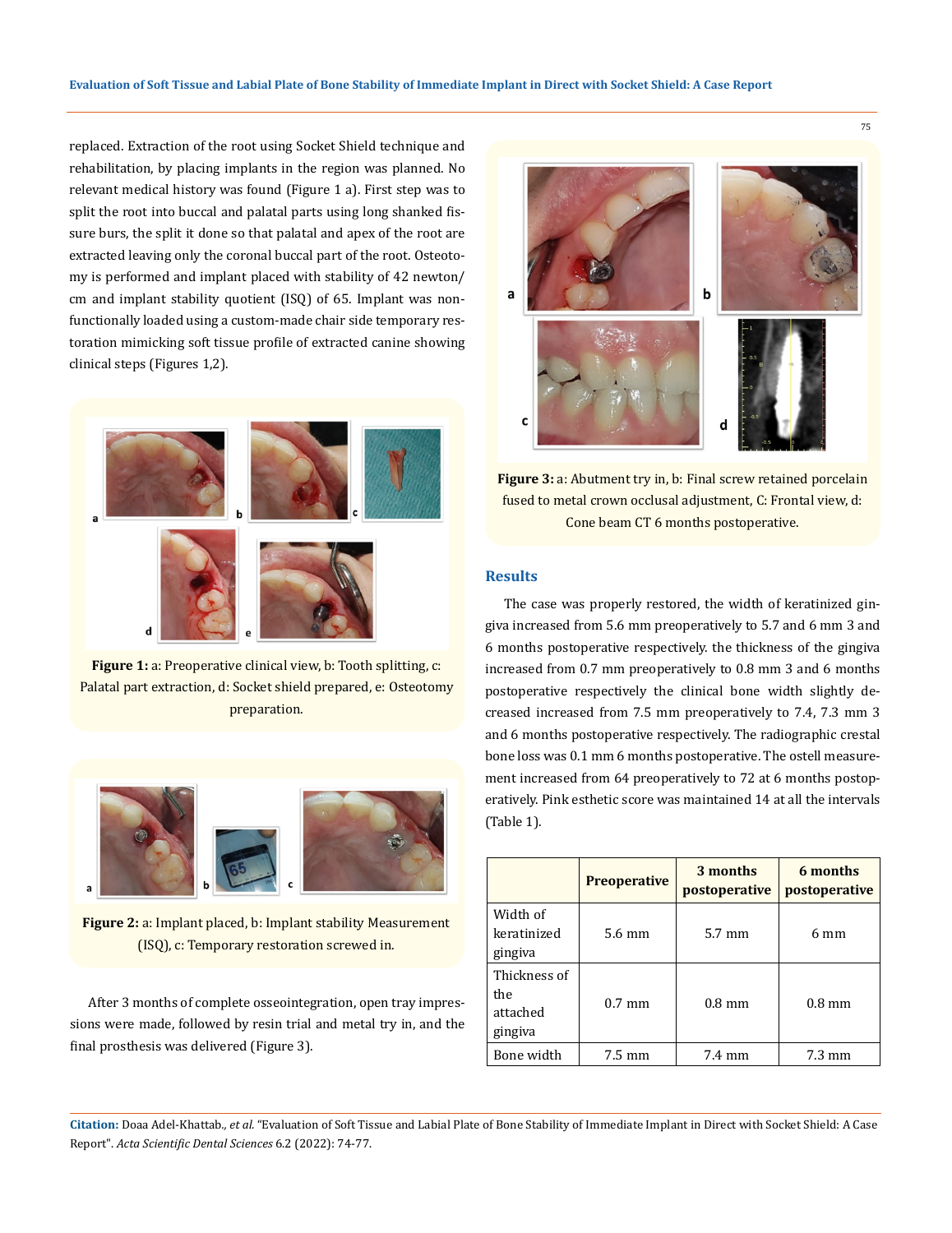| Radiographic<br>labial crestal<br>bone loss |          | $-0.1$ mm |    |
|---------------------------------------------|----------|-----------|----|
| ostell                                      | 64,65,65 |           | 72 |
| <b>PES</b>                                  | 14       | 14        | 14 |

**Table 1:** Clinical and radiographic parameters at socket shield preoperative, 3 and 6 months postoperative.

#### **Discussion**

Physiologic bone resorption is linked to bundle bone following teeth extraction that leads to non-esthetic implant supported restorations, bundle bone resorption is recognized to be more evident in the maxillary anterior buccal alveolus due to the fact that buccal plate in maxillary anterior shows multiple variations most of which the whole buccal plate is composed of merely bundle bone [4].

In the original proof of principle animal study in beagle dogs, Hurzeler., *et al*. (2010) [5] proved that implant placement using socket shield technique is a viable option and histologically proven that the retained part of the root didn't hinder implant osseo-integration.

Gluckman., *et al*. (2018) [6] reported in a retrospective evaluation of 128 socket shield cases that the most common complication was the internal exposure of the shield, followed by the external exposure of the shield. This internal exposure prevalence maybe due to the 1 mm above the crestal bone shield preparation. And reported a 96.1 % survival rate, after 4 years.

In a case–control study in 2014, a medium vertical bone loss of 0.8 mm was reported in 26 implants on 25 patients after 24 months of follow-up [7]. Since decades, clinicians have been trying to avoid the loss of alveolar volume by leaving root remnants  $[8]$ . In an old study on 2000 patients, the authors reported that a 16.2% of the root remnants resulted in pathological condition signs, especially when exposed to the oral environment. Although numerous papers since the late seventies dealt with the so-called "root submergence technique," this still remains a controversial issue. The uneventful healing of sockets with root fragments has been well documented [9].

A human histologic study has been published recently, showing osseo-integration between an implant surface and a dent in surface of a root fragment from a Socket shield technique, making the technique further promising [10].

## **Conclusion**

It appears that if the suitable clinical requirements are encountered and the methodical handling of the operator is suitable, the Socket shield technique could minimize the resorption of the buccal tissues after the tooth extraction. In selected cases, the immediate placement of implants with the socket shield technique seems to be a useful tool for the replacement of the teeth lost, especially in the aesthetic area.

#### **Conflicts of Interest**

The authors declare no conflict of interest. **Bibliography**

- 1. [Araújo MG and Lindhe J. "Ridge alterations following tooth](https://pubmed.ncbi.nlm.nih.gov/19515033/)  [extraction with and without flap elevation: an experimental](https://pubmed.ncbi.nlm.nih.gov/19515033/)  study in the dog". *[Clinical Oral Implants Research](https://pubmed.ncbi.nlm.nih.gov/19515033/)* 20.6 (2009): [545-549.](https://pubmed.ncbi.nlm.nih.gov/19515033/)
- 2. De Rouck T., *et al.* ["Immediate single-tooth implants in the an](https://pubmed.ncbi.nlm.nih.gov/18430047/)[terior maxilla: a 1-year case cohort study on hard and soft tis](https://pubmed.ncbi.nlm.nih.gov/18430047/)sue response". *[Journal of Clinical Periodontology](https://pubmed.ncbi.nlm.nih.gov/18430047/)* 35.7 (2008): [649-657.](https://pubmed.ncbi.nlm.nih.gov/18430047/)
- 3. [Mankoo T. "Contemporary implant concepts in aesthetic](https://pubmed.ncbi.nlm.nih.gov/15279242/)  [dentistry--part 3: adjacent immediate implants in the aes](https://pubmed.ncbi.nlm.nih.gov/15279242/)thetic zone". *[Practical Procedures and Aesthetic Dentistry](https://pubmed.ncbi.nlm.nih.gov/15279242/)* 16.4 [\(2004\): 327-334.](https://pubmed.ncbi.nlm.nih.gov/15279242/)
- 4. Botticelli D., *et al.* ["Hard-tissue alterations following immedi](https://pubmed.ncbi.nlm.nih.gov/15367183/)[ate implant placement in extraction sites".](https://pubmed.ncbi.nlm.nih.gov/15367183/) *Journal of Clinical Periodontology* [31.10 \(2004\): 820-828.](https://pubmed.ncbi.nlm.nih.gov/15367183/)
- 5. Hürzeler MB., *et al.* ["The socket-shield technique: a proof](https://pubmed.ncbi.nlm.nih.gov/20712701/)of-principle report". *[Journal of Clinical Periodontology](https://pubmed.ncbi.nlm.nih.gov/20712701/)* 37.9 [\(2010\): 855-862.](https://pubmed.ncbi.nlm.nih.gov/20712701/)
- 6. Gluckman H., *et al.* ["A retrospective evaluation of 128 socket](https://pubmed.ncbi.nlm.nih.gov/29178381/)[shield cases in the esthetic zone and posterior sites: Partial ex](https://pubmed.ncbi.nlm.nih.gov/29178381/)[traction therapy with up to 4 years follow-up".](https://pubmed.ncbi.nlm.nih.gov/29178381/) *Clinical Implant [Dentistry and Related Research](https://pubmed.ncbi.nlm.nih.gov/29178381/)* 20.2 (2018): 122-129.
- 7. Abadzhiev M., *et al.* ["Conventional Immediate Implant Place](http://fulviofrisone.com/attachments/article/546/9060758.pdf)[ment and Immediate Placement with Socket-Shield Technique](http://fulviofrisone.com/attachments/article/546/9060758.pdf)  - Which is Better". *[International Journal of Clinical Medicine](http://fulviofrisone.com/attachments/article/546/9060758.pdf)  Research* [1.5 \(2014\): 176-180.](http://fulviofrisone.com/attachments/article/546/9060758.pdf)

76